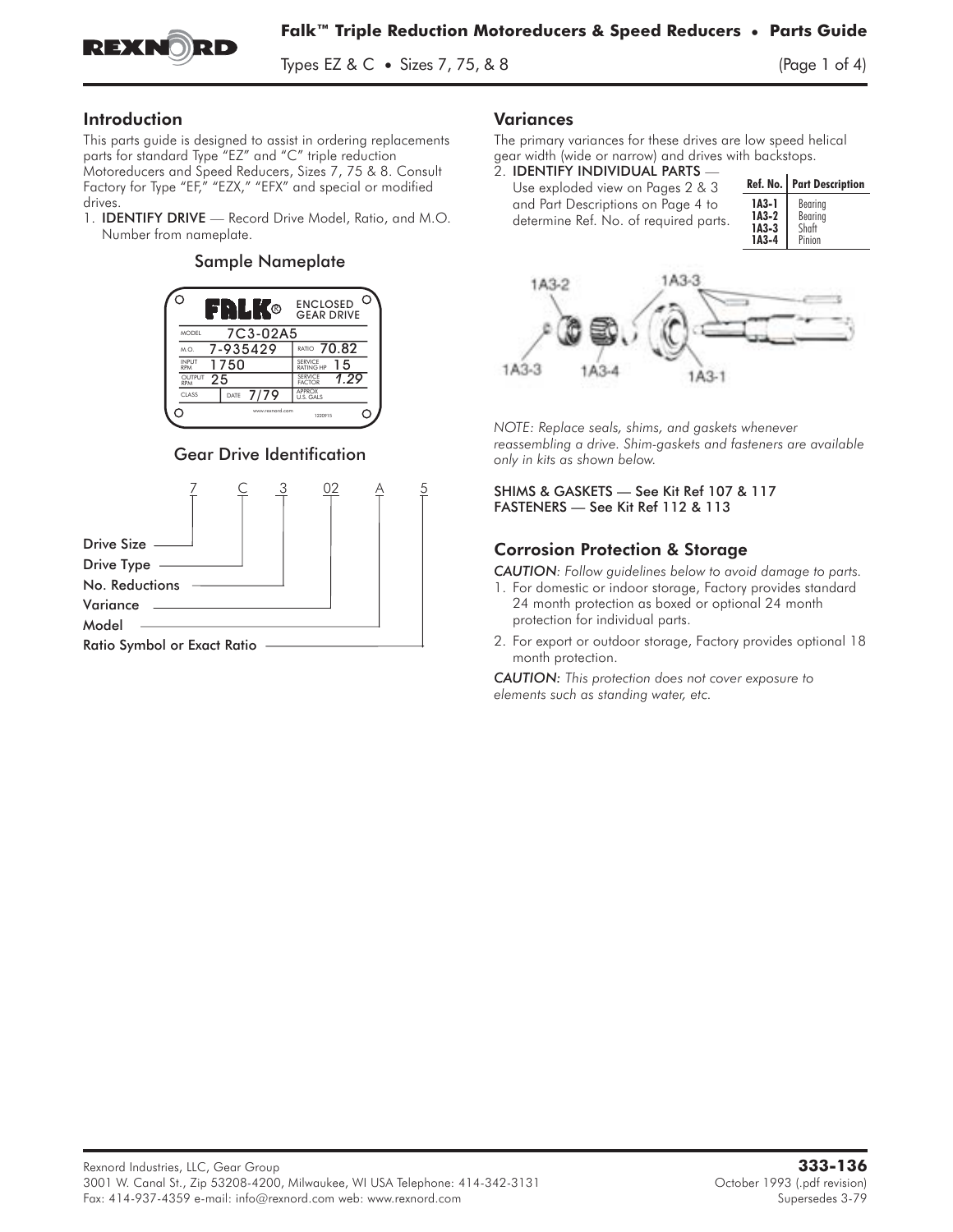(Page 2 of 4) Sizes 7, 75, & 8 • Types EZ & C







**333-136** Rexnord Industries, LLC, Gear Group October 1993 (.pdf revision) 3001 W. Canal St., Zip 53208-4200, Milwaukee, WI USA Telephone: 414-342-3131 (.pdf<br>Fax: 414-937-4359 e-mail: info@rexnord.com web: www.rexnord.com Fax: 414-937-4359 e-mail: info@rexnord.com web: www.rexnord.com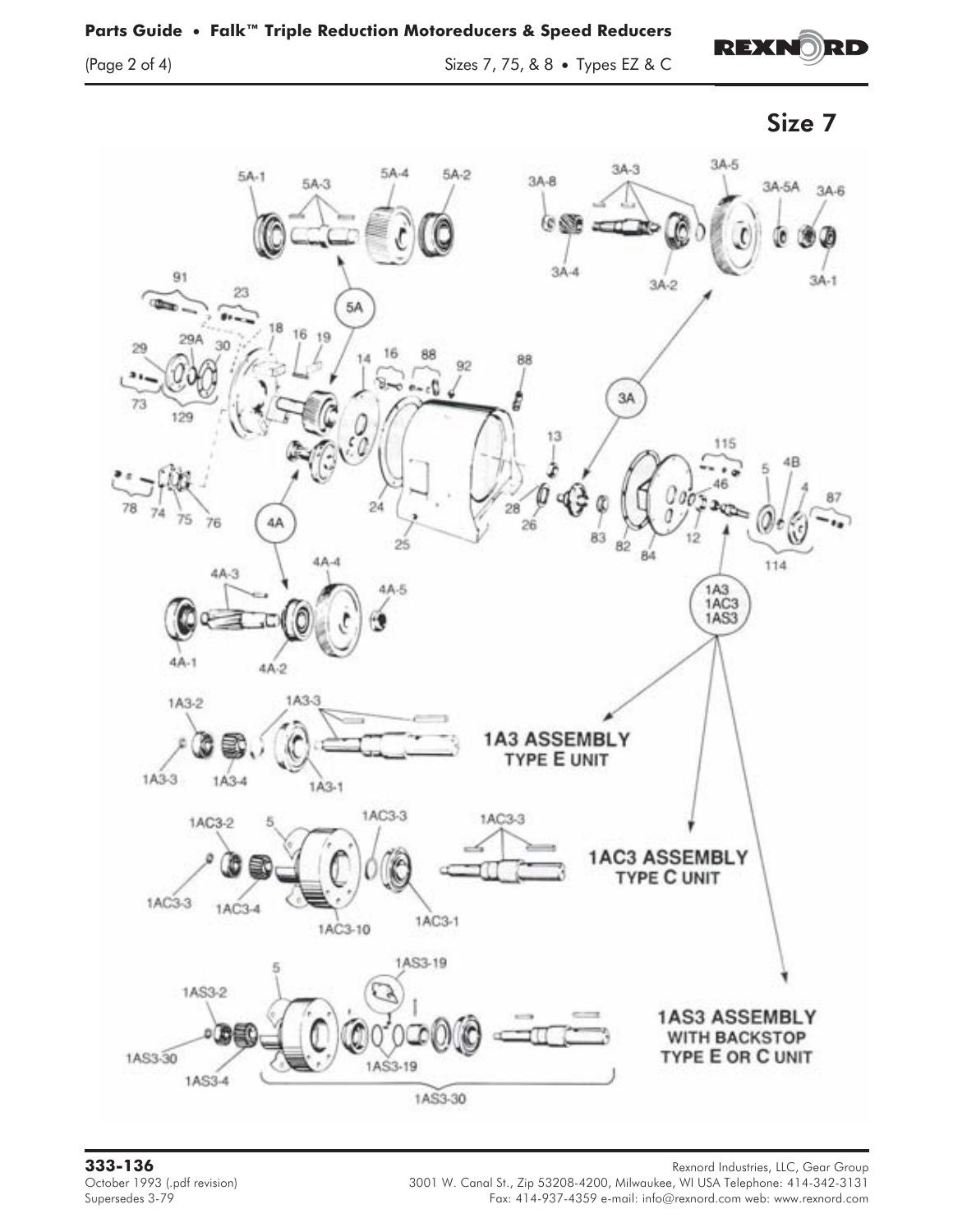

# Sizes 75 & 8